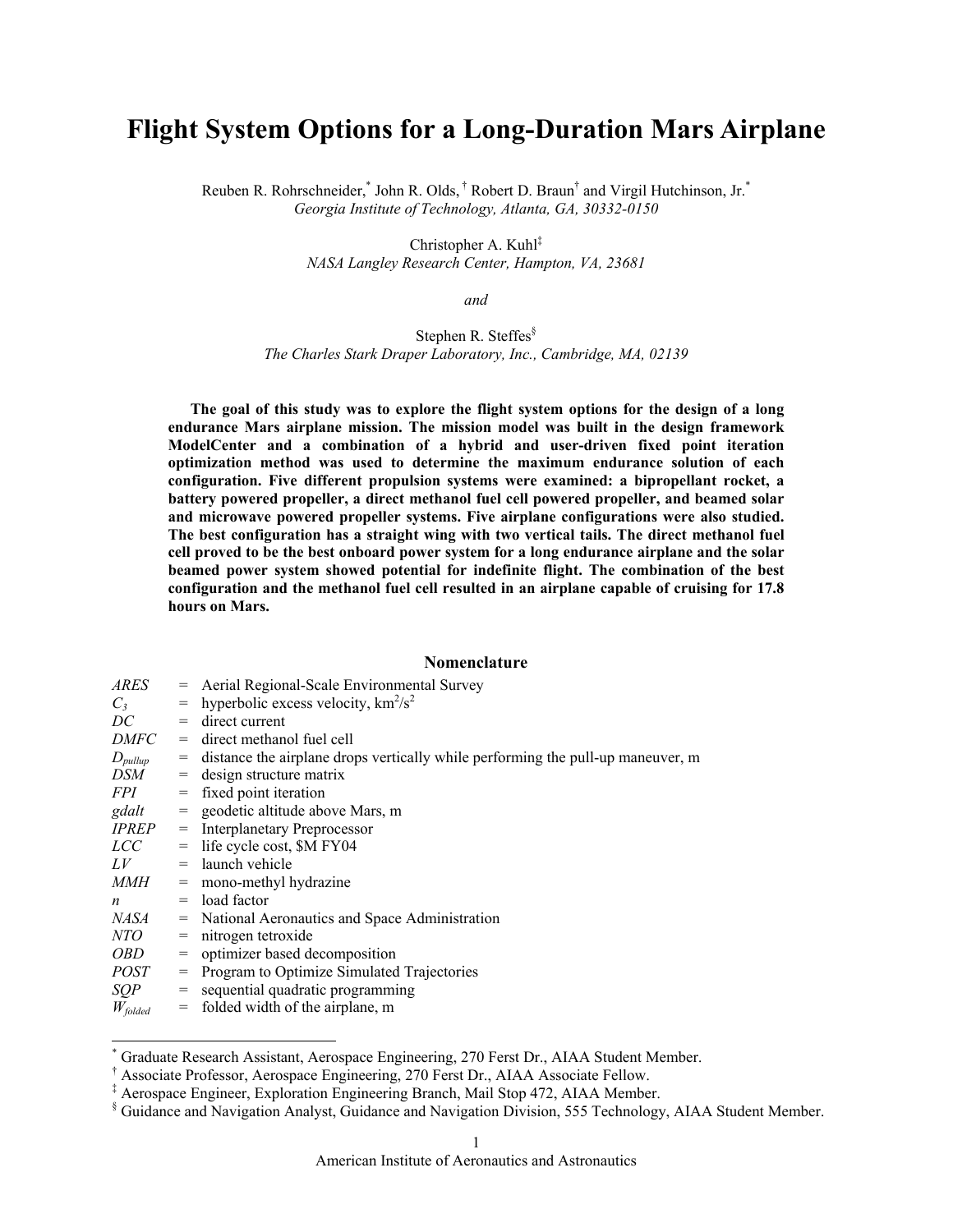| $V_{cruise}$        | $=$ airplane cruise velocity, m/s     |  |  |
|---------------------|---------------------------------------|--|--|
| $Vol_{subs}$        | = volume of airplane subsystems, $m3$ |  |  |
| $Vol_{\text{fuse}}$ | $=$ volume of airplane fuselage, $m3$ |  |  |

## **I. Introduction**

HE scientific utility of Mars aerial platforms for visual imaging, spectroscopy, paleomagnetics, radar sounding, THE scientific utility of Mars aerial platforms for visual imaging, spectroscopy, paleomagnetics, radar sounding, and atmospheric measurements has been identified by several authors<sup>1,2,3</sup>. The airplane's ability to obtain resolution data and cover regional-scale distances gives it an advantage over orbiters and landers. To fulfill the science mission the correct suite of instruments must be carried. For this study, the ARES payload<sup>4</sup> will be adopted since a large amount of research has already been invested in this area. Table 1 shows the instruments carried and their payload requirements. The basic mission profile consists of launch directly into Mars transfer orbit, interplanetary cruise, direct entry at Mars, mid-air airplane deployment (pull-up maneuver), and airplane cruise. The cruise segment is performed at constant altitude from the time the airplane reaches level flight until the propellant runs out. The small time spent coasting to the ground at the end of the flight is not included. A diagram of the mission profile is shown in Figure 1.

| Table 1. Science payload carried by ARES. |          |          |                                 |
|-------------------------------------------|----------|----------|---------------------------------|
| Instrument                                | Mass, kg | Power, W | Volume, cm <sup>3</sup>         |
| Magnetometer                              | 1.15     | 0.6      | 635                             |
| Mass Spectrometer                         | 4.74     | 6.4      | 3359                            |
| Point Spectrometer                        | 3.54     | 16.0     | 24355                           |
| Context Camera                            | 0.50     | 2.0      | 756                             |
| Video Camera                              | 0.20     | 5.0      | 504                             |
| <b>Totals</b>                             | 10.13    | 30       | $29609 = 0.0296$ m <sup>3</sup> |



 **Figure 1**. **The Mars airplane mission profile. The science mission is performed during the cruise phase.** 

The goal of the science mission is to obtain as many new measurements as possible during the flight. This can be achieved by either extending the range or endurance of the airplane, or by keeping the range and endurance fixed while increasing the payload. This study will focus on increasing the airplane endurance so that more data can be gathered. Endurance improvements can be made in two ways: by changing the technologies used or by finding a combination of the design variables that produce a better solution. This study explores both of these options. First, an optimum solution will be sought for the baseline vehicle and the influence of vehicle size on endurance will be explored. The baseline vehicle will then be improved by applying different technologies and subsystems. For each technology investigated, a vehicle size study will be performed. This method ensures that all technologies are compared at their greatest potential for the given mission.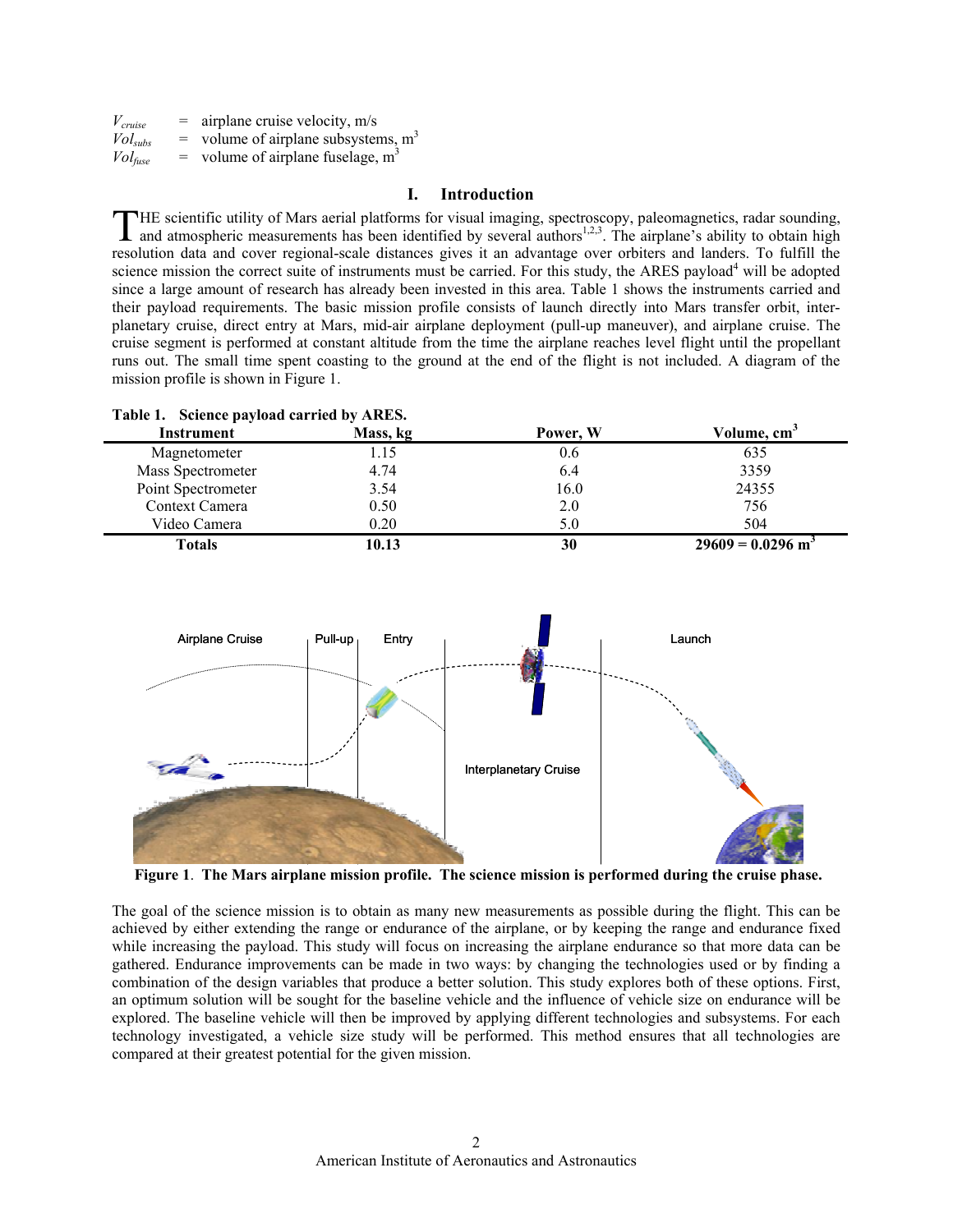#### **II. Model Description**

The Mars airplane mission model consists of many different analyses that are broken down according to traditional disciplines. Figure 2 shows the contributing analyses assembled in a design structure matrix (DSM) for the full mission and a detail of the airplane model. In a DSM, the analysis proceeds from the upper left to the lower right with data flow indicated by a circle at the intersection of lines connecting any two analyses. Strong links are indicated by solid circles and weak links by open circles. Connections between the contributing analyses above the diagonal indicate forward flow of information, and lines below the diagonal indicate backward flow of information. A diagonal line across the analysis box indicates that the analysis includes a built-in optimizer, and grey input boxes indicate variables controlled by the optimizer. From this depiction of the model, the necessary feedback loops are easily visible, and it can be seen that changing the order of the analyses cannot eliminate the feedback loops for this problem.



**Figure 2. The Mars airplane mission analysis depicted in a DSM. The feedback links are shown and the feedback variables are labeled. Design variables controlled by the system level optimizer are shown in grey boxes.** 

Solving problems with feedback loops requires a scheme that ensures consistency of the feedback variables. The most common method used is fixed point iteration (FPI), but other methods also exist, such as optimizer based decomposition (OBD). These methods require running each analysis repeatedly, which is time consuming and tedious if done by hand. In this analysis, ModelCenter<sup>5</sup>, a commercially available computational framework from Phoenix Integration, is employed. Figure 3 shows the Mars airplane mission model implemented in ModelCenter using FPI to converge the model and a generic optimizer to maximize airplane endurance.

The Mars airplane mission model consists of 14 contributing analyses. To familiarize the reader with the assumptions and limitations of the model, the method behind each contributing analysis will be described.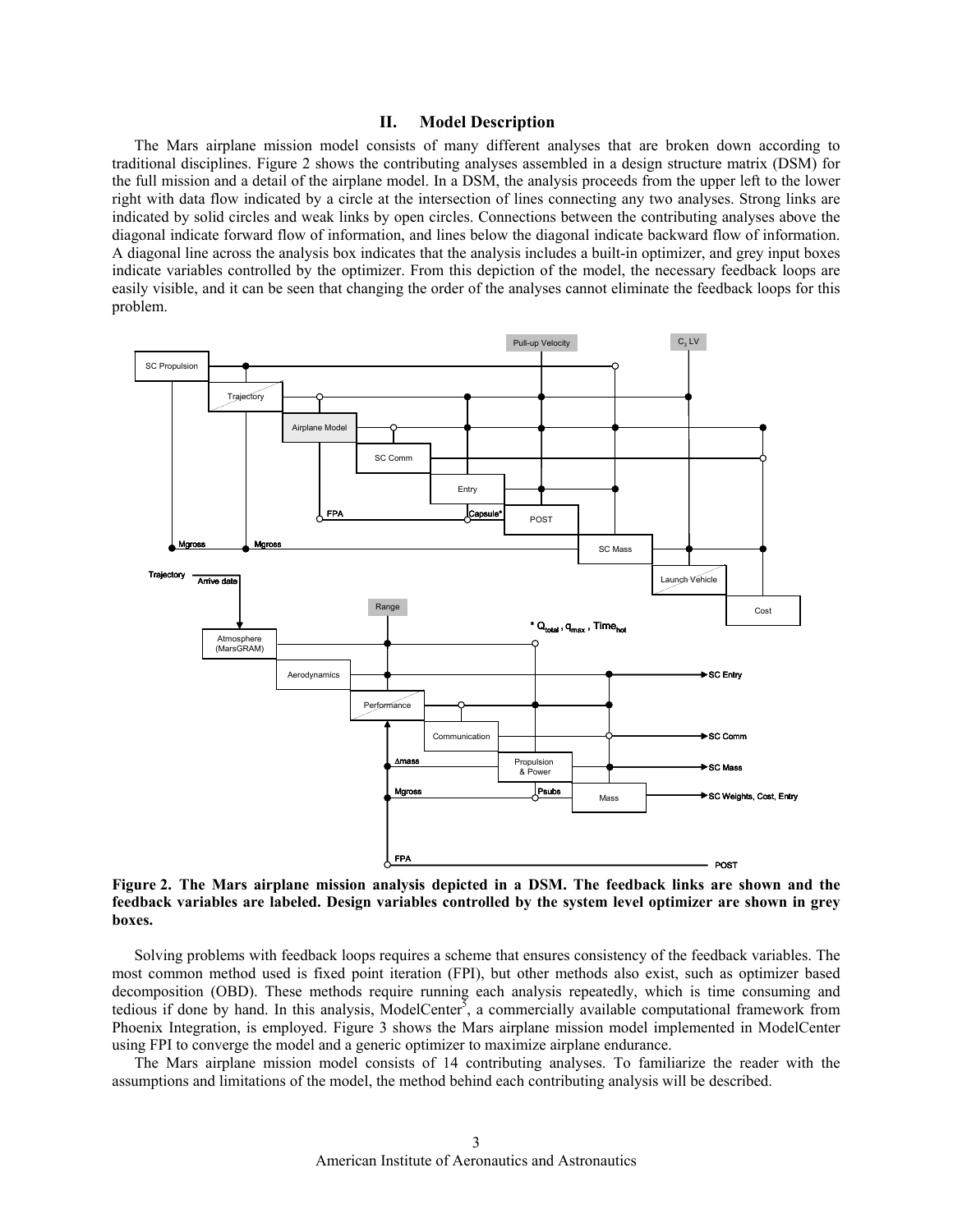

**Figure 3. The Mars airplane model implemented in ModelCenter. Design variables are on the left, and a schematic of the model is in the main window.** 

#### **A. Spacecraft Propulsion**

The spacecraft propulsion system model sizes the main engine for the cruise stage. MMH/NTO bipropellant and MMH monopropellant rocket engines are sized using thrust required and a curve fit of rocket engine thrust to weight and dimensions<sup>6</sup>. Required thrust is determined by assuming a spacecraft thrust to weight of 1/10 so that instantaneous velocity changes can be assumed. The engine specific impulse, mass, and volume are output for use in the spacecraft mass analysis.

#### **B. Interplanetary Trajectory**

The trajectory from Earth to Mars was calculated using IPREP<sup>7</sup>, a three dimensional patched conic method. IPREP was used to find the best two week launch window for each launch opportunity from 2005 until 2016. Outputs include arrival date at Mars, departure excess velocity, arrival excess velocity, required departure  $C_3$ , time of flight, and mass ratio required for the spacecraft to provide the required velocity change on departure and arrival. The departure mass ratio takes into account the  $C_3$  capability of the launch vehicle. The final analysis consists of a table lookup which produces the required output data for each available launch opportunity.

#### **C. Mars Atmosphere**

The Mars atmosphere is modeled with Mars Global Reference Atmospheric Model 2000 to calculate the atmospheric conditions at the cruise and maximum climb altitudes for the airplane<sup>8</sup>. The model is used at its most basic level and requires knowledge of only the arrival date, time, altitude, and location on Mars. Altitude is measured from the Mars reference ellipsoid, and no wave model is used. The dust optical density is set to 0.3, indicating a constant low dust level, consistent with current Mars mission standards.

## **D. Aerodynamics & Configuration**

The aerodynamics and configuration model uses photographic scaling to resize the vehicle, which allows for simple scaling of the geometry and fixed aerodynamic coefficients. Aircraft aerodynamic and configuration data is taken from previous studies where available. The baseline configuration is based on the ARES<sup>9</sup> study performed at NASA Langley Research Center.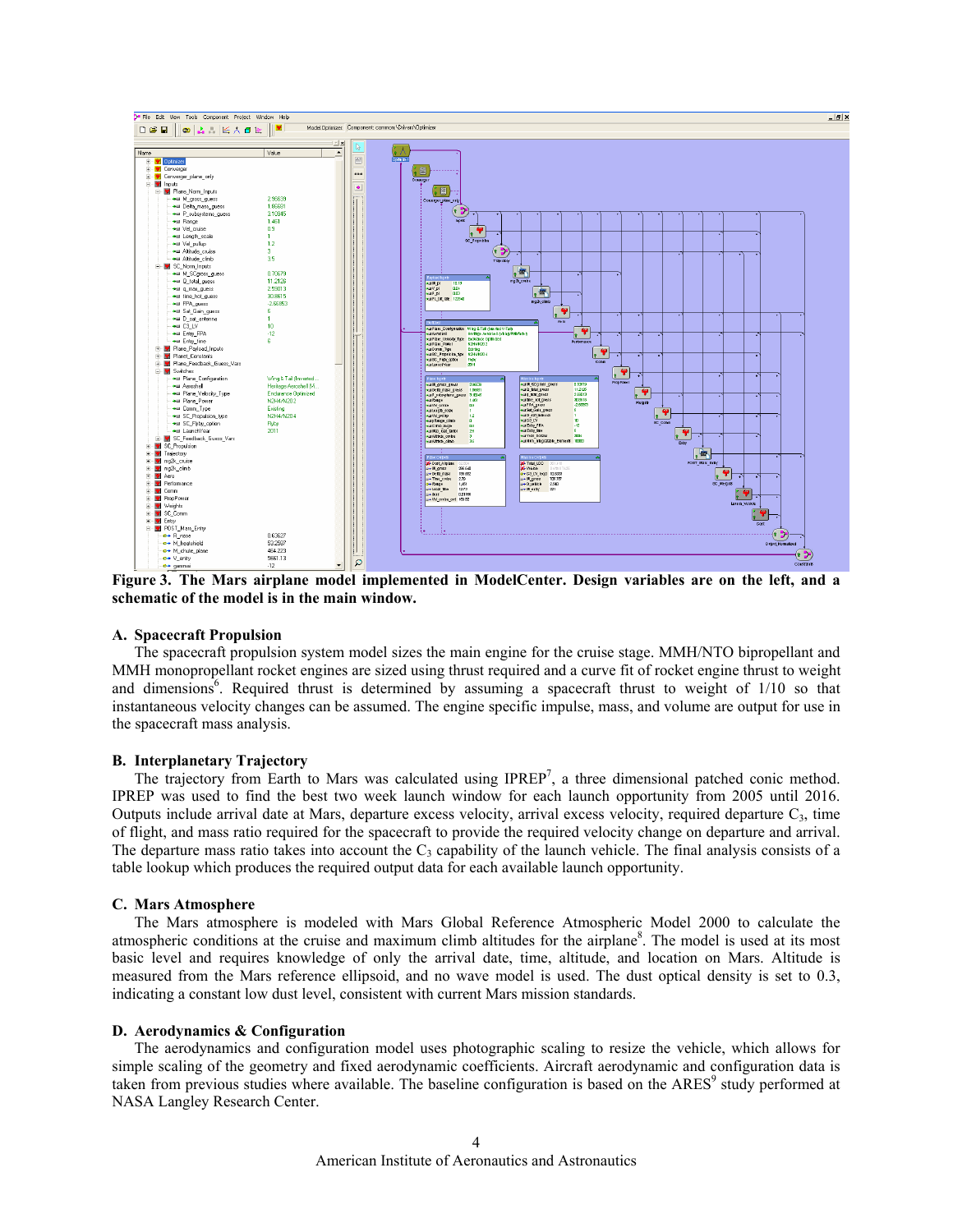Four additional configurations are also considered in this study: a straight wing with a single vertical tail<sup>10</sup>, a straight wing with two vertical tails<sup>11</sup>, a wing–canard<sup>12</sup>, and a swept wing with a single vertical tail<sup>12</sup>. All of these aircraft originated from Earth-based flight tests with eventual interest in flight on Mars. For the configuration studies, the aircraft are folded once for each half of the wing and once for the tail. The scale size is then adjusted so that the aircraft fit into the same size aeroshell as ARES with a scale size of 1 (2.54m diameter). Figure 4 shows three of the configurations used.



**Figure 4. Three of the configurations explored in this study: Left, wing and 2 tails design; center, wing and canard design; right, swept wing and 2 tails design.** 

## **E. Airplane Performance**

The aerodynamic coefficients are fed into the performance model where the range and endurance of the airplane are calculated. The performance module is also capable of calculating the cruise velocity for maximum endurance or maximum range, or simply taking a user input value<sup>13</sup>. The type of aircraft propulsion system determines the correct equation to use when calculating the optimum cruise velocity. The altitude lost during the pull-up maneuver is calculated using the deployment flight path angle from the entry trajectory analysis and performing a constant acceleration pull-up maneuver until the airplane reaches level flight.

#### **F. Airplane Communication**

The communication analysis computes the power and total energy consumption of the airplane transponder required to transmit the data from the airplane to a relay satellite. The relay satellite can be an existing asset in orbit such as Mars Global Surveyor, the cruise stage inserted into an Aerostationary orbit or a low Mars orbit, or the cruise stage as it flies by Mars. The last of these communication options is only feasible for short duration flights since a line of sight between the cruise stage and airplane exists for a short time period.

#### **G. Airplane Propulsion & Power**

This analysis provides five different choices of propulsion system: an NTO/MMH bipropellant rocket, a battery powered propeller, a DMFC powered propeller, a beamed solar powered propeller, and a beamed microwave powered propeller. All of the electric systems share the available power between the subsystems and the primary propulsion system while the rocket propulsion system uses primary batteries to supply electric power to the subsystems.

The bipropellant rocket system consists of a pressure fed thruster, two propellant tanks, a pressurant tank, feed lines and valves, and primary batteries. Rocket engine mass is based on a curve fit of in-space rocket engines with a thrust range from 4 Newtons to 111 Newtons. The batteries used are the same as the  $Li/MnO<sub>2</sub>$  batteries used for the battery powered airplane. Propellant mass is computed using the definition of specific impulse and the time of flight.

The remaining propulsion systems are propeller based. These systems share a common propeller efficiency and maximum tip Mach number of 0.85. After the propeller reaches the tip speed limit, an additional propeller is added and the diameter is decreased. The electric motor mass is based on a curve fit of small electric motors with power outputs from 2.3 kW to 11.3 kW. Gearbox mass is added to reduce the rotation rate of the propeller by a factor of two.

The battery system is computed using the energy density of the Li/MnO<sub>2</sub> high discharge rate batteries and the total energy required for the flight. The batteries are packaged assuming cylindrical cells with an additional 10% packaging efficiency loss.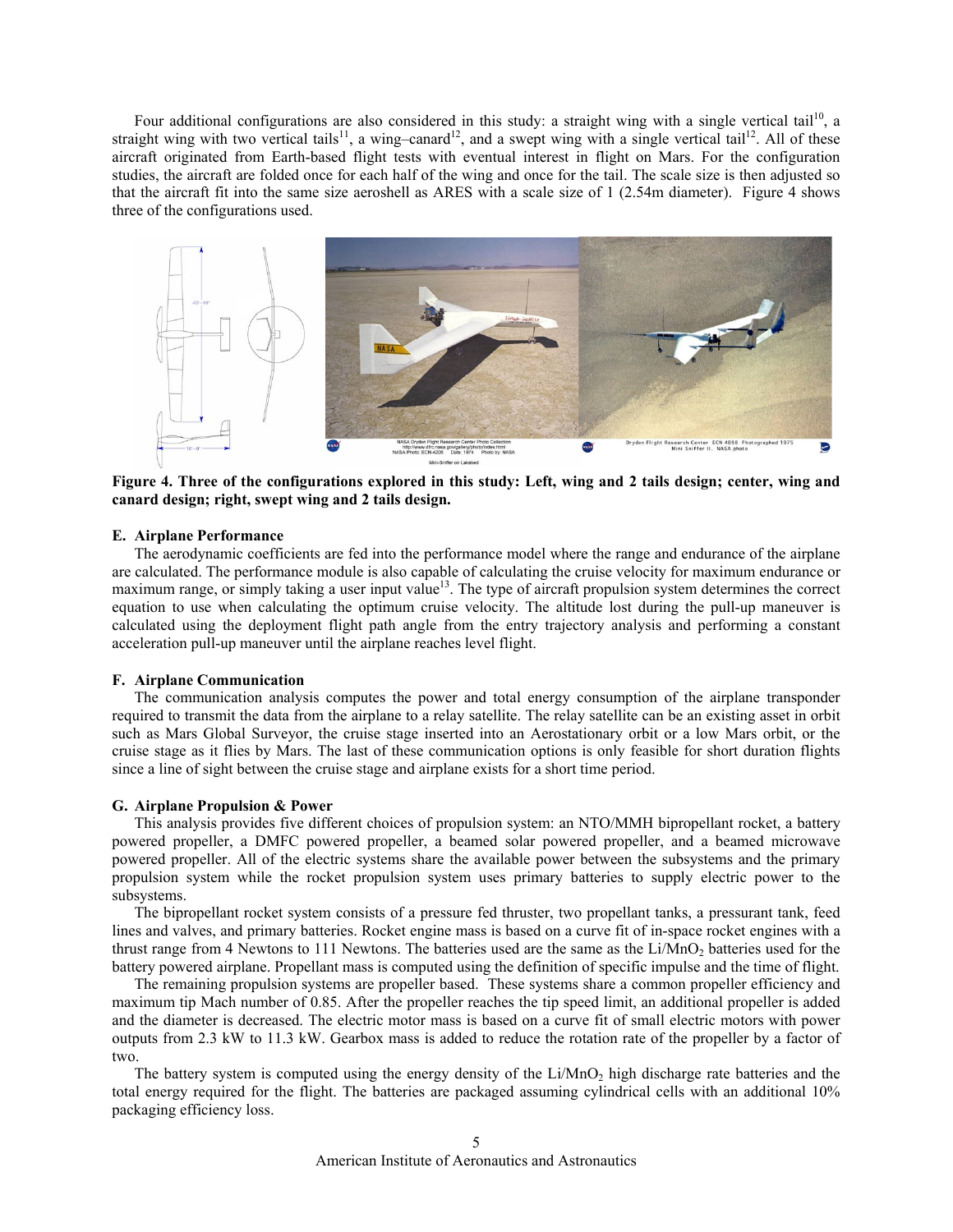The DMFC system is sized by calculating the cell stack mass based on the power required and the propellant mass based on the total energy required. The fuel cell stack is based on numbers published by Ballard Power Systems<sup>14</sup>, and the combustion efficiency is based on experimental systems at Los Alamos National Labs<sup>15,16</sup>. The stack has a power density of 500 kW/m<sup>3</sup> and an efficiency of 37%.

Both of the beamed power systems calculate a beam power flux density required based on the power required for cruising flight. The airplane then carries the required power conversion system: solar cells or microwave rectennas. The hardware required on the satellite end is calculated in the spacecraft mass analysis.

The solar beamed power system uses an inflatable concentrator on the cruise stage capable of steering to track the airplane on the surface. The inflatable concentrator saves significant mass over a rigid deployable antenna<sup>17</sup>, but introduces a dynamics problem due to the flexibility of the structure. The airplane carries solar cells on the wings, tail, and fuselage to convert the concentrated beam of light into electricity at 20% efficiency. Batteries are carried to handle 10% of the flight with a maximum of three hours. Precision tracking of the airplane from orbit is an enabling technology for this propulsion system.

The microwave power system uses a nuclear power source on the cruise stage and a microwave antenna. The antenna operates at 2.45 GHz with a DC to microwave conversion efficiency of 20%. For microwave systems the beam spread is inversely proportional to the antenna diameter, so a large antenna diameter is required to keep the total power requirement low. The rectennas mounted on the wings, tail, and fuselage convert the microwave power back to DC at 86% efficiency. The microwave antenna and rectenna are both heavier than their counterparts in the solar powered system.

#### **H. Airplane Mass**

The airplane mass analysis sums the masses of the other subsystems and calculates the mass of the vehicle structure. Parametric mass estimating relationships for unmanned vehicles<sup>18,19</sup> and light-weight aircraft<sup>20</sup> are used to estimate the structure mass. Adjustments are made where necessary to account for the difference in gravity. Outputs include the gross mass of the airplane and the power and energy required by subsystems other than communication, propulsion, and the payload.

## **I. Spacecraft Communication**

The spacecraft communication analysis calculates the power and energy required to relay housekeeping, engineering, and science data back to Earth. The analysis assumes one eight hour window per day to communicate with the deep space network using x-band, and then calculates the required data rate based on the payload data rate and the total flight time. When the cruise stage is not used to relay science data back to Earth, the data rate is set at a low level to handle housekeeping and engineering data only. The cruise stage side of the UHF communication link to the airplane is also analyzed for power, mass, and volume requirements.

## **J. Entry System**

The entry system scales the geometry of a 70° sphere-cone or a loaf shaped capsule<sup>21</sup>, and estimates the mass of the complete entry system. Data from the entry trajectory is used to calculate the required thickness of the SLA-561V heat shield, taking into account both ablation and internal temperature limits. The size of the capsule is determined from the folded dimensions of the airplane with ten centimeters added in the radial direction, for clearance. The resulting aeroshell mass and outer dimensions are used in launch vehicle selection and entry trajectory calculation.

#### **K. Entry Trajectory (POST)**

The entry trajectory is calculated starting at an altitude of 125 kilometers. The initial velocity is determined using two body orbital mechanics from the conditions at the sphere of influence obtained from IPREP. The entry flight path angle is a user input since this value can be changed using small trajectory correction maneuvers. From the atmospheric interface conditions,  $POST^{22}$  is used to propagate the entry capsule trajectory. Parachute deployment occurs at Mach 2, and the heatshield and airplane are deployed at subsequent user specified velocities. Outputs include the airplane deployment altitude, the maximum heat rate, the total heat load, and the time from simulation start until the airplane is deployed. This analysis primarily supports the heat shield calculations, but also ensures that the airplane deploys with sufficient clearance above the ground.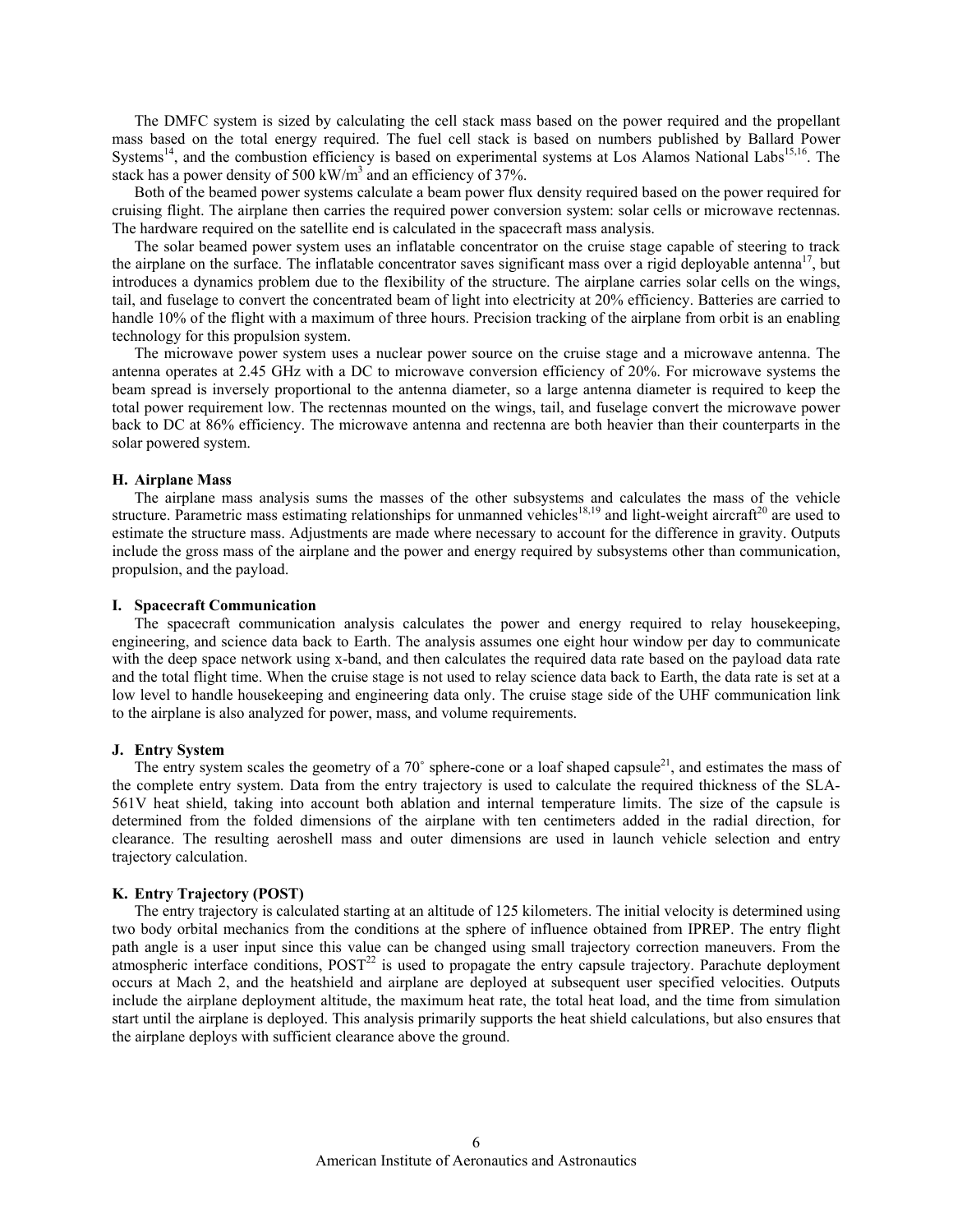#### **L. Spacecraft Mass**

The spacecraft mass model uses fixed masses for the avionics, guidance and navigation, and sensors, and parametric models for the power systems, structure, and propulsion system. The propulsion system is sized based on the required velocity changes for both large and small maneuvers. Main engines are only included if a single burn requires a velocity change greater than 500 m/s. Nuclear electric and solar power options are included along with an option for orbit insertion of the cruise stage at Mars. If orbit insertion is not chosen, the cruise stage will enter the planetary atmosphere. The spacecraft layout is similar to that used for the ARES and Genesis missions, packaged such that the diameter of the aeroshell is the limiting dimension when configured for launch.

#### **M. Launch Vehicle**

The launch vehicle analysis uses the maximum packaged diameter, the spacecraft gross mass, and the required  $C_3$  to select the cheapest launch vehicle capable of performing the mission. The mass and size of the spacecraft provided do not include any contingency, so the launch vehicle is selected based on the current best estimate mass. The launch vehicle database only includes vehicles from the Atlas and Delta families.

#### **N. Cost**

The cost model used is a spreadsheet implementation of the NASA Jet Propulsion Laboratory cost model<sup>23</sup>. These cost estimating relationships are derived from previous planetary spacecraft and provide a good estimate for the cruise stage. The model calculates the life cycle cost for the mission including phases A thru E of the project and includes a 20% reserve on phases A thru D.

Cost numbers are presented in millions of dollars in fiscal year 2004.

# **III. Airplane Description**

The baseline vehicle for this study is based on the ARES study performed at NASA Langley Research Center<sup>24</sup>. The airplane is configured with a swept wing and inverted v-tail. Figure 5 shows the ARES vehicle in the flight configuration. The baseline vehicle has a wingspan of 6.26 m and a planform area of 7  $m^2$ . Propulsion is provided by a throttled MMH/NTO rocket engine with a specific impulse of 290 s. Electrical power for subsystems is provided by Li/MnO<sub>2</sub> batteries. The communication system uses existing satellites to relay science data back to Earth and the airplane is deployed at subsonic speed during parachute descent of the entry system. A direct entry trajectory with a Viking-like entry capsule is employed.



 **Figure 5. The ARES vehicle configuration shown with key features.** 

## **O. Model Validation**

When the design variables are set at the values used in the ARES project, the subsystem masses compare favorably, but the predicted propellant load is heavier due to the slightly modified flight profile. For simplicity, the model built for this study uses a constant velocity flight profile, while the ARES team used a constant lift to drag ratio during cruise, leading to a slightly lower propellant mass. Despite these differences, the current model produces an airplane gross mass just 3.3% heavier than ARES' mass estimate. At the mission level, the life cycle cost, wet launch mass, and entry system mass are all within 9% of the ARES values. These errors are well within the accuracy of either system level model.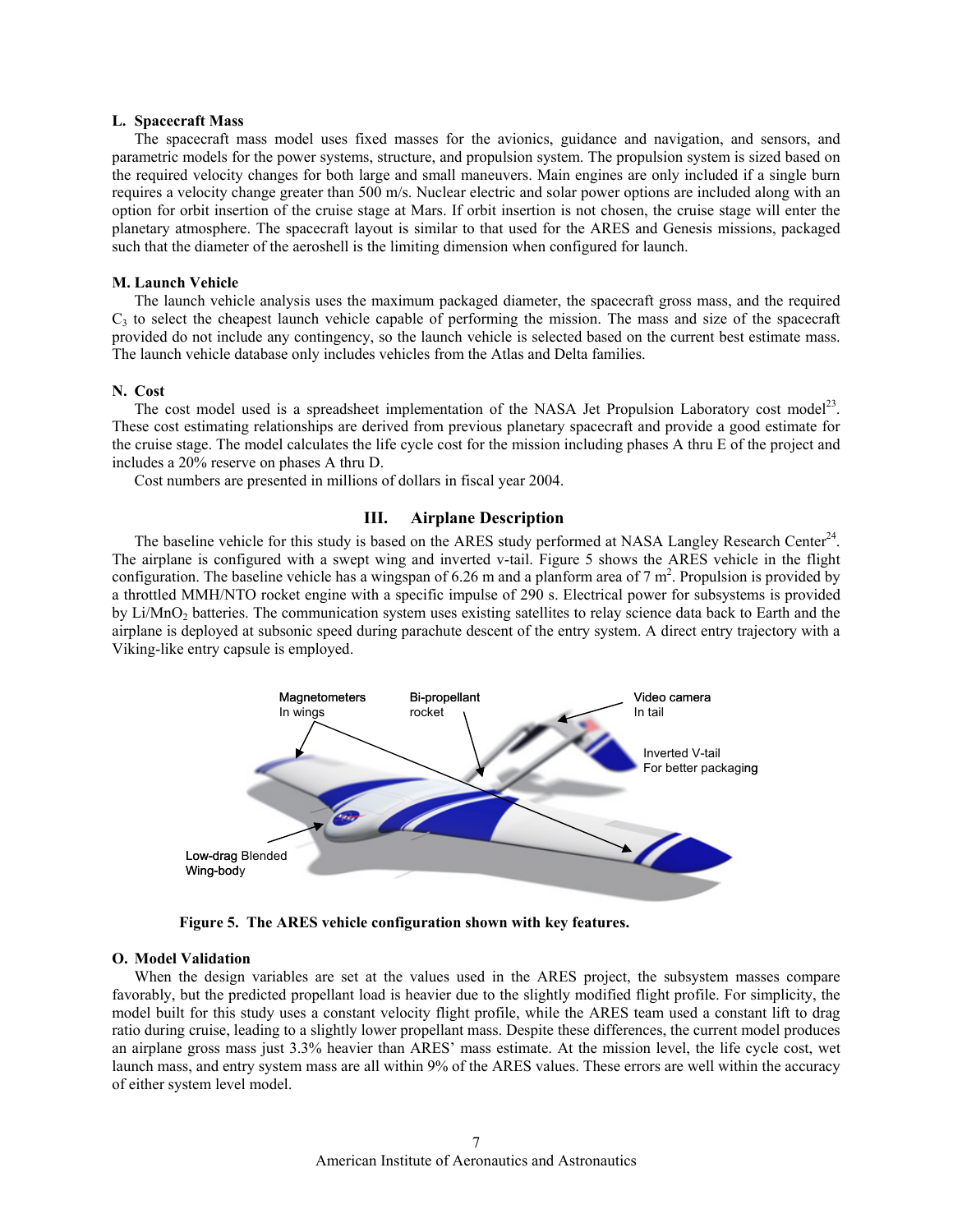When optimized for endurance, the result is a vehicle capable of flying for 2.39 hrs, 79% greater endurance than ARES. This longer endurance airplane weighs 296kg, 127% more than ARES. Inclusion of the 30% launch mass margin results in the use of the same launch vehicle, the Delta II 7925. This is significantly greater endurance than found in the ARES study, but this solution does not take into account the \$350 million cost cap for Discovery class missions.

#### **P. Technology Trades**

This study examines the influence of different propulsion systems and different configurations on the performance of the airplane. These are chosen because of the large dependence of the airplane endurance on the efficiency of the propulsion system, the large influence of aerodynamic performance on endurance, and the difficulty of packaging an airplane in a traditional aeroshell. Five propulsion systems and five configurations are explored. All propulsion system improvements are made from the baseline vehicle and all configuration changes are made to fit in the baseline 2.54m diameter aeroshell with a bipropellant propulsion system.

The propulsion systems explored are a NTO/MMH bipropellant rocket, a battery powered propeller, a direct methanol fuel cell powered propeller, a beamed solar powered propeller, and a beamed microwave powered propeller. The five configurations explored are a swept wing with inverted "v" tail (ARES), a straight wing with a single vertical tail, a straight wing with two vertical tails, a wing and canard, and a swept wing with two vertical tails.

## **IV. Modeling Techniques**

The optimization problem can be stated in standard form as:

| Maximize: Cruise Time |                                                |                                             |
|-----------------------|------------------------------------------------|---------------------------------------------|
|                       | By changing: Range, Pull-up Velocity, $C_3 LV$ |                                             |
| Subject to: $1-n<0$   |                                                | $W_{\text{folded}} - 4.8 < 0$               |
|                       | $V_{\text{cruise}}/100-1.8<0$                  | $Vol_{\text{subs}}$ - $Vol_{\text{fuse}}<0$ |
|                       | 1.5-(gdalt/1000- $D_{\text{pullup}}/1000$ )<0  |                                             |

The objective function is to directly maximize the airplane endurance, and the design variables are the airplane range, velocity at airplane release, and the  $C_3$  provided by the launch vehicle. In the hybrid method, the cruise velocity is optimized analytically in the performance module. This simplifies the problem for the optimizer and, since the global objective is identical to the local objective (maximum endurance), it produces a good solution.

The three design variables allow the optimizer to control the endurance of the airplane and to satisfy the constraints. By using the  $C_3$  provided by the launch vehicle as a design variable, the optimizer is capable of making the trade between launch vehicle and spacecraft mass. The base constraints listed here set physical limits on the system. The normal force constraint is required when the optimizer is controlling the cruise velocity since maximum endurance is achieved when the velocity is minimized, possibly resulting in less lift than required to maintain level flight.

The hybrid optimization formulation was conceived after difficulty was encountered trying to implement OBD for this problem. The hybrid method uses a system level optimizer to control the design variables and FPI to converge the feedback variables, while keeping the cruise velocity optimizer in the performance contributing analysis. More on the selection of the optimization scheme can be found in Rohrschneider et  $al^{25}$ .

#### **V. Results**

The propulsion systems were compared over a range of scale sizes from 0.75 up to 1.75 and the configurations were compared using the biprop propulsion system in aircraft sized to fit into a 2.54m diameter aeroshell. The maximum scale size of 1.75 was chosen such that the aircraft will fit in a 5m fairing using three folds. The results of the propulsion trade are shown in Figure 6 and the configuration trade results are shown in Figure 7. All data was calculated for the 2011 launch opportunity which resulted in the C<sub>3</sub> being 10.53 km<sup>2</sup>/s<sup>2</sup> for all cases. No results are listed for the microwave beamed power option because the resulting mission was too massive to be launched in one piece on any current or planned vehicle.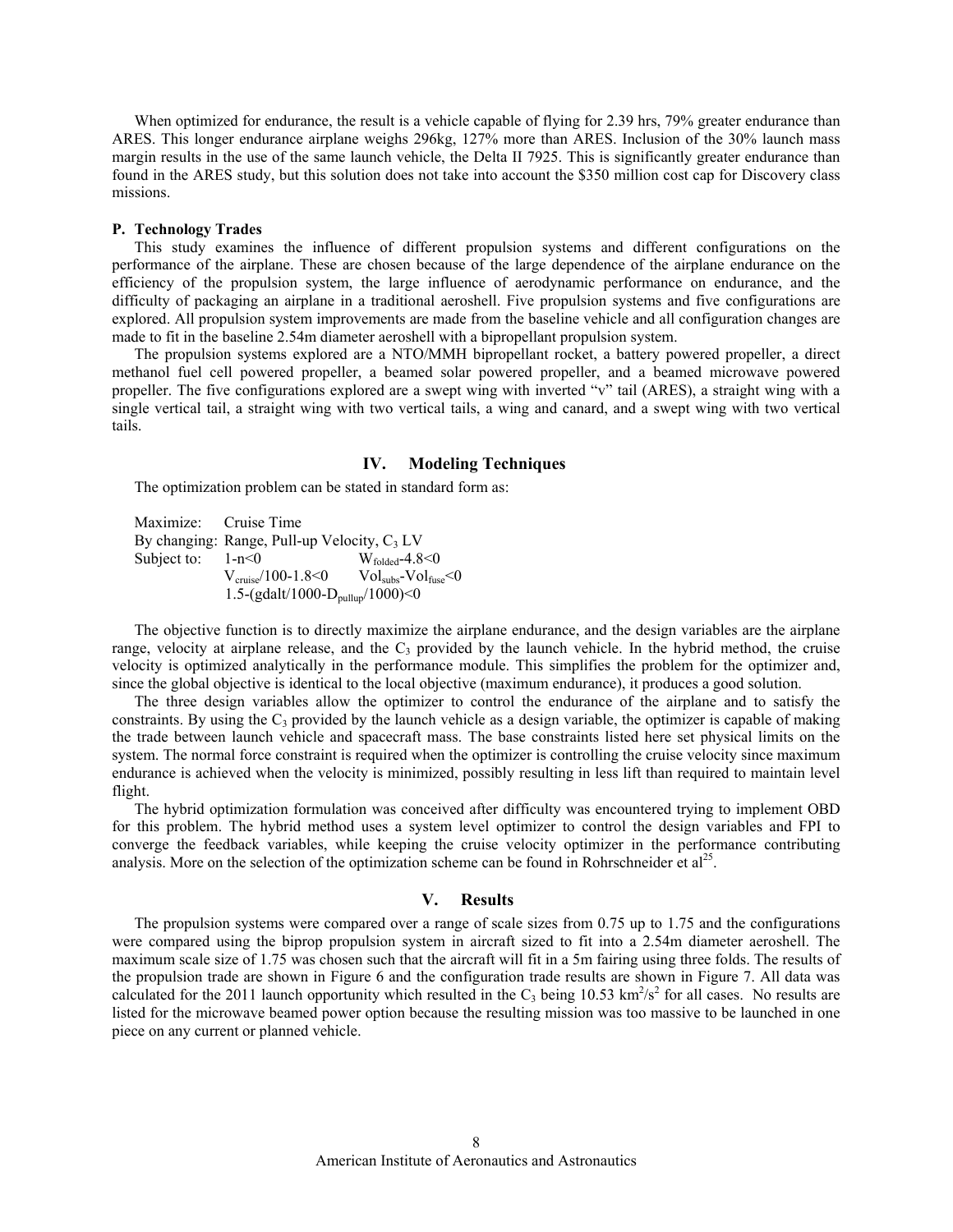

**Figure 6. The airplane endurance increases with the scale size until a physical limit for that technology is reached.** 



**Figure 7. Each configuration has been sized to fit in a 2.54m diameter aeroshell and is powered by a biprop rocket. Differences in the endurance are largely due to the available volume in the fuselage.**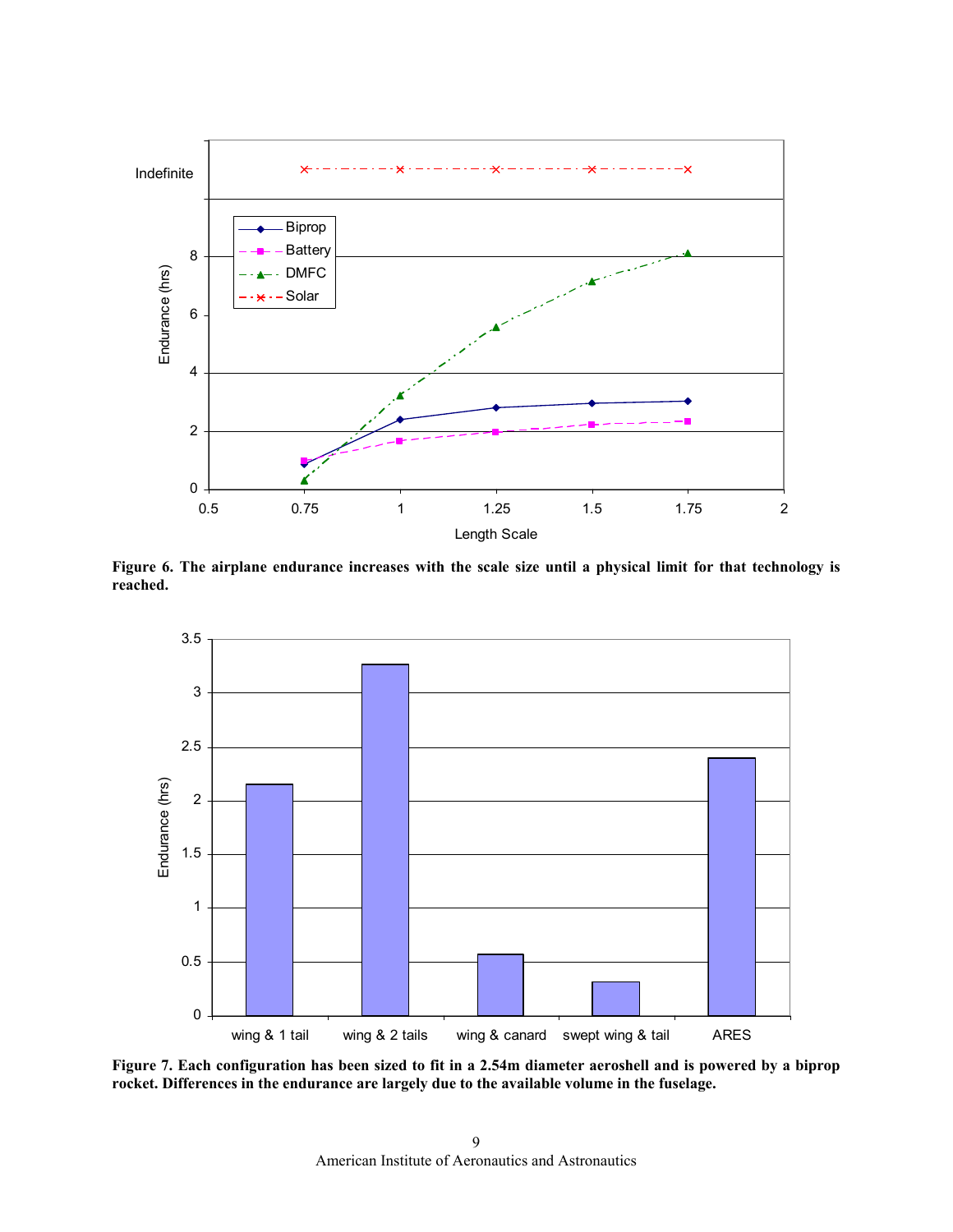These optimal solutions are constrained by their physical constraints for each technology or configuration: the useable volume, the cruise velocity, or the pull-up altitude. Table 2 lists which of the physical constraints were active for each of the optimal solutions. All of the solutions satisfied the compatibility constraints, therefore they are not included in this listing, nor is the wing loading constraint, since the analytical cruise velocity optimizer ensures that this constraint is satisfied.

| Table 2. Optimal solutions were often constrained by physical limits. The different configurations were all |  |  |  |
|-------------------------------------------------------------------------------------------------------------|--|--|--|
| sized to fit in a 2.54m diameter aeroshell.                                                                 |  |  |  |

| <b>Technology or Configuration</b> | <b>Scale Size</b> | <b>Constraint Active</b> |
|------------------------------------|-------------------|--------------------------|
| Biprop/rocket                      | 0.75              | Volume                   |
|                                    | 1.00              | Volume                   |
|                                    | 1.25              | Velocity                 |
|                                    | 1.50              | Velocity                 |
|                                    | 1.75              | Velocity                 |
| Battery/propeller                  | 0.75              | Volume                   |
|                                    | $1.00 - 1.75$     | None                     |
| DMFC/propeller                     | $0.75 - 1.75$     | None                     |
| Solar/propeller                    | $0.75 - 1.75$     | None                     |
| Wing and single tail               | 0.98              | Volume                   |
| Wing and double tail               | 0.97              | Pullup                   |
| Wing and canard                    | 0.99              | Volume                   |
| Swept wing and tail                | 0.98              | Volume                   |

## **VI. Discussion**

Of the five propulsion systems explored in this study, the beamed solar power system is the only feasible system to offer the potential for indefinite flight times. The DMFC powered vehicle shows significant potential for long duration flight if a better packaging method can be employed. Figure 6 shows that the endurance potential of this power system has not yet been reached, and is only limited by the payload fairing diameter available on launch vehicles. The range of each propulsion system is shown in Figure 8 and has only reached its limit for the battery powered system.

One interesting result of the analysis is that the constraints are not limiting any of the propeller driven aircraft. For smaller aircraft the rocket powered airplane is limited by the volume since the propulsion system efficiency is relatively low. For larger aircraft, velocity is the limiting factor since the mass is too high relative to the wing area. Even though the battery system has a higher energy density than the biprop system, its performance is worse since it does not lose mass throughout the flight. This results in the crossover point observed in Figure 6. At scale sizes below 1.0, the base system mass is dominant. This means that for systems like DMFC where a significant amount of hardware is required to produce any power, the endurance suffers for smaller plane sizes. The biprop system is the only one that has a near zero-intercept for the energy available vs. power system mass curve. Figure 9 shows this trend for each propulsion system. These curves are calculated for constant power output with varying flight time, depicted here as energy. The biprop system has the lowest intercept and so makes the best short endurance airplane, but is the heaviest for long endurance aircraft. The lowest curve for a given energy represents the lightest propulsion system. Care must be taken near the crossover points since the thrust efficiency of the rocket, propeller, and other systems can influence which aircraft will be the lightest.

When the mission gross mass is plotted as a function of the scale size the available launch vehicles can be overlaid and the boundaries between launch vehicles visualized. A mission planner could use this to choose the size of airplane to fly. The launch vehicle mass capability listed in Figure 10 represents the mass capability less the 30% mass margin. For the solar powered vehicle there is no dependence of mass on desired endurance, so it is purely a function of length scale. The minimum mass observed at a scale length near 1.5 does not correspond to the minimum cost mission which is observed near a scale length of 1.0. Life cycle cost data is shown in Figure 11. The only propulsion system to exhibit a minimum cost solution within the domain is the solar powered vehicle, the remainder are cheapest at the smallest scale size. The bucket in the LCC for the solar powered airplane means that it is only the cheapest option for larger vehicle scales; small vehicles favor the battery powered airplane from a cost perspective.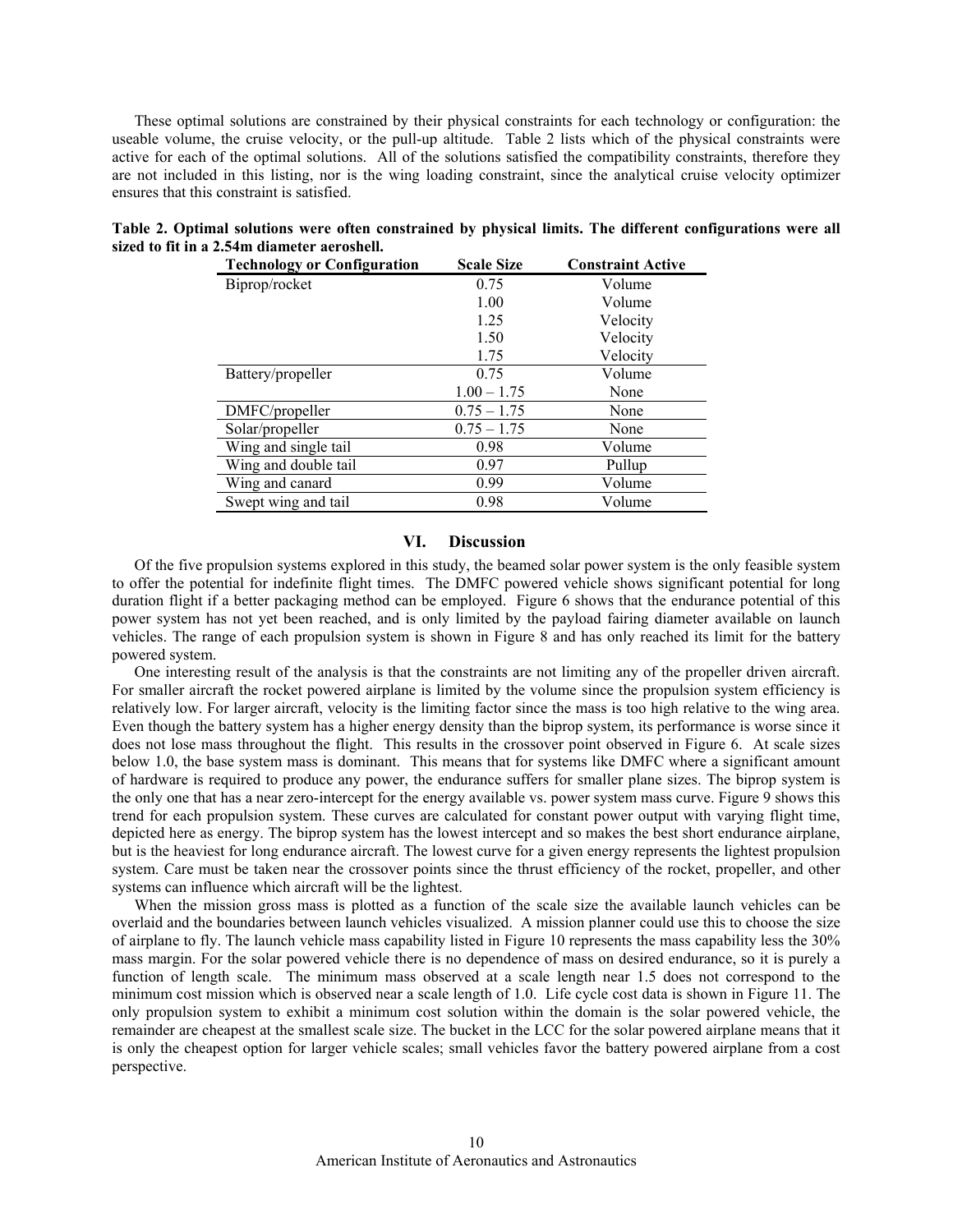

**Figure 8. The range is not maximized for the vehicle, and a limit has only been reached for the battery powered airplane.** 



**Figure 9. Propulsion system mass as a function of available energy can be used to pick the lightest propulsion system for a given flight time.**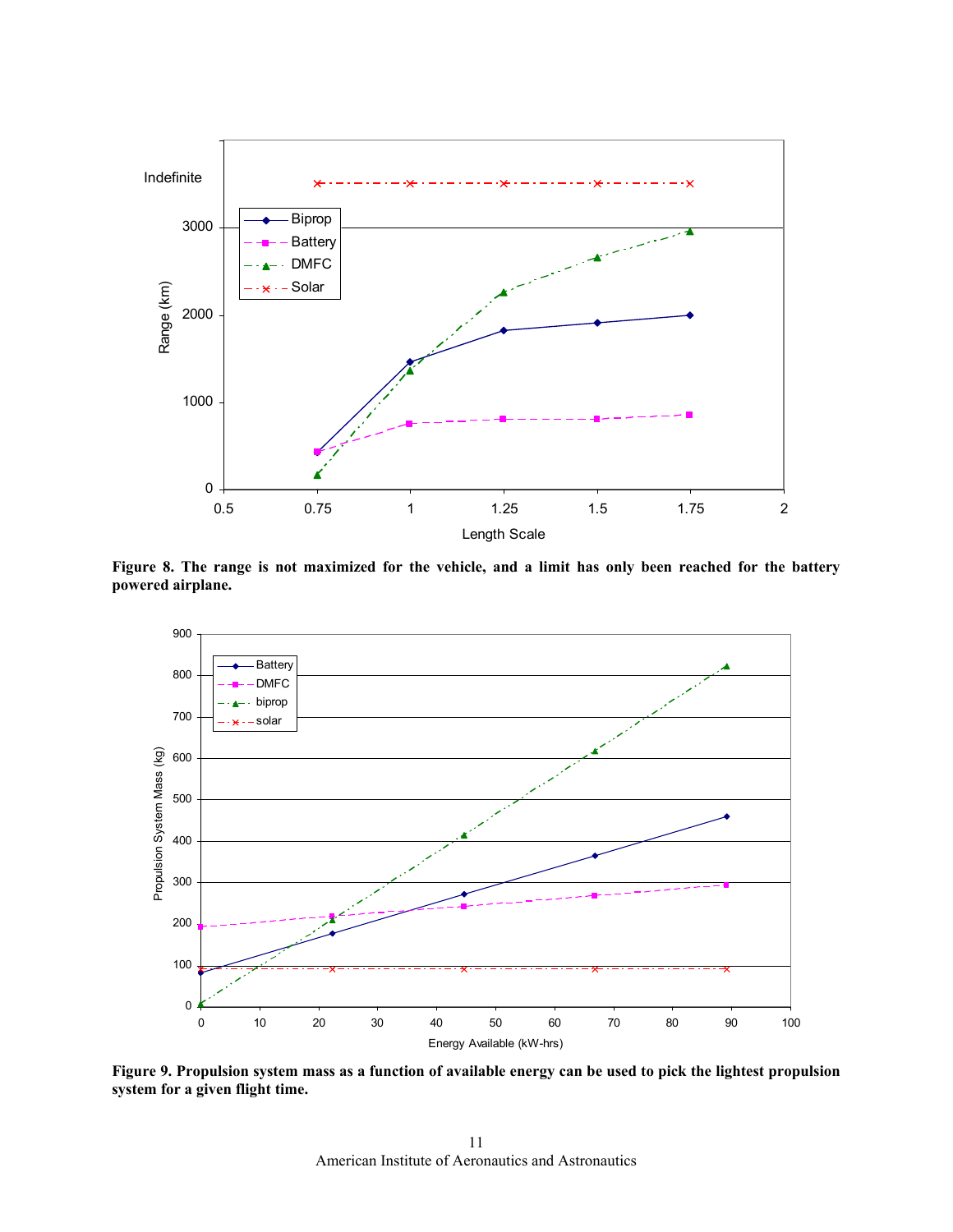

**Figure 10. Launch vehicle selection for the Mars airplane can be made based on scale size and mission gross mass. Launch vehicle mass accounts for a 30% mass margin.** 



**Figure 11. The lowest mission life cycle cost changes from the battery powered system to the solar powered system as the scale size increases.** 

The configuration trade study showed more variation in the endurance than would have been expected from the spread in aerodynamic coefficients. The low endurance observed in the wing and canard and swept wing and tail designs is due to the small fuselage being severely volume constrained. Both of these planes were scaled down considerably from their original design size to fit inside a 2.54m aeroshell, making the fuselage small compared to the wings. It is likely that the fuselage volume could be increased on these two aircraft without significant drag penalties. These were also the only two aircraft in the study that were not originally designed to be folded into an aeroshell, making them more difficult to package. The other three aircraft all had cruise times greater than 2 hours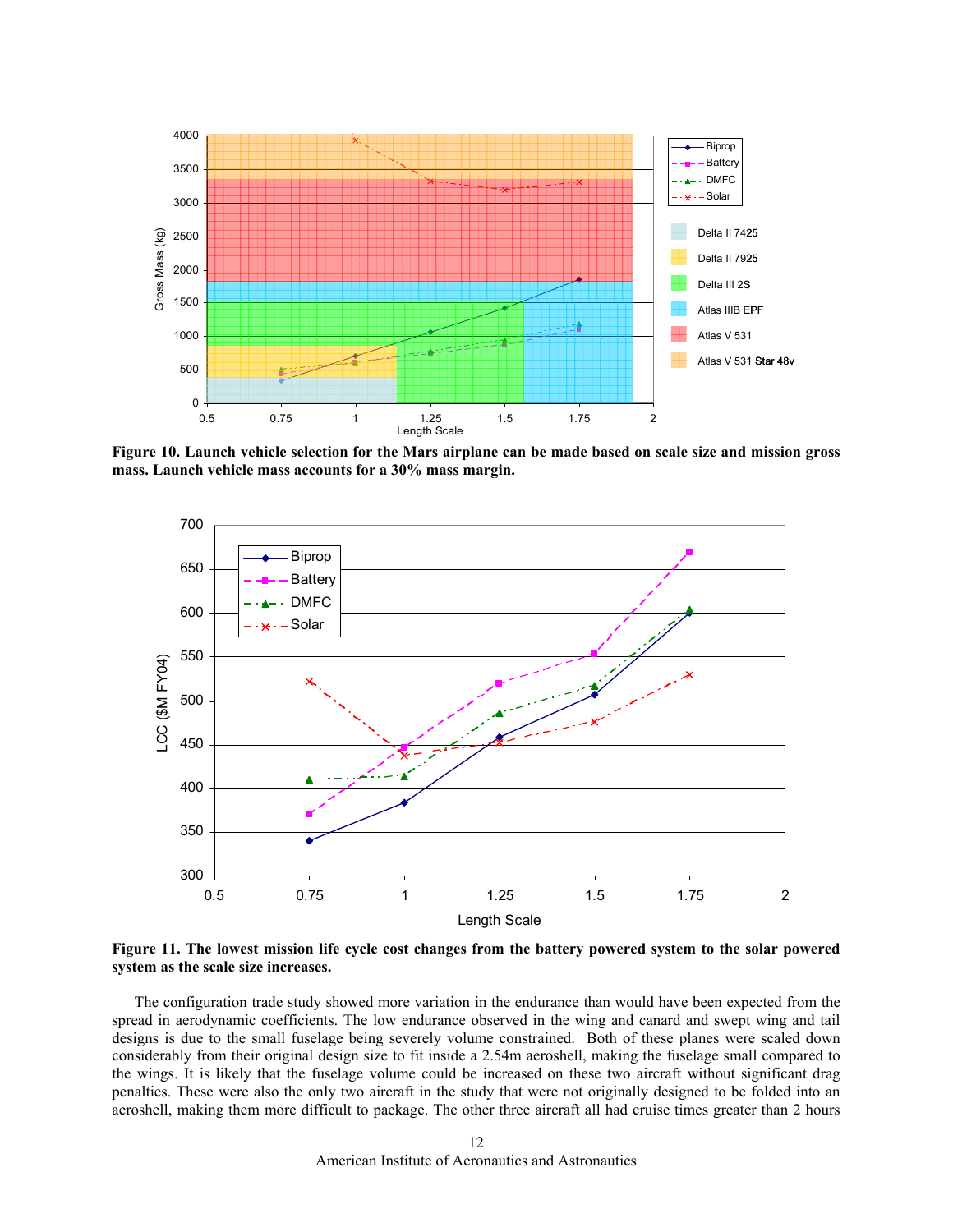with 3.27 hours being the best time, obtained by the wing and 2 tails design. Figure 12 shows the gross mass, cruise velocity, and LCC for each of the configurations. The wing and 2 tails design was pull-up constrained due to the higher mass of this vehicle, and hence higher ballistic coefficient of the aeroshell.



**Figure 12. The longest endurance configuration also has the highest mass and is pull-up constrained.** 

Now that the best configuration and the best onboard power system for a long duration airplane are known, what is the endurance of the two put together? The marriage of the wing and two tails configuration to the DMFC powered propeller has an impressive endurance of 17.8 hours, a mission gross mass of 683 kg, and a life cycle cost of \$407M FY04. This incredible endurance results from an airplane configuration sporting an L/D of 16.7 coupled with a very energy efficient onboard propulsion system. This configuration is pull-up constrained due to its large useable fuselage volume, which limits the endurance. A better entry method might alleviate this problem and further increase the endurance.

## **VII. Conclusions**

The task of exploring technology and configuration options for a long duration Mars airplane was completed using the design framework ModelCenter. A hybrid optimization method was used to determine the maximum endurance aircraft for a range of scale sizes for each propulsion system. For short flight times, the bipropellant propulsion system produced the lightest vehicle. However, the DMFC powered airplane is the best onboard power system for long endurance. The beamed solar power propulsion system can potentially provide indefinite flight times if tracking accuracy can be improved on Mars. Five different configurations were studied and the wing and 2 tails design provided the longest endurance in a 2.54m diameter aeroshell. Combining the best onboard power system (DMFC) and the best configuration (wing and 2 tails) resulted in a vehicle capable of 17.8 hours of cruise costing \$407M FY04, far exceeding the endurance of the baseline vehicle.